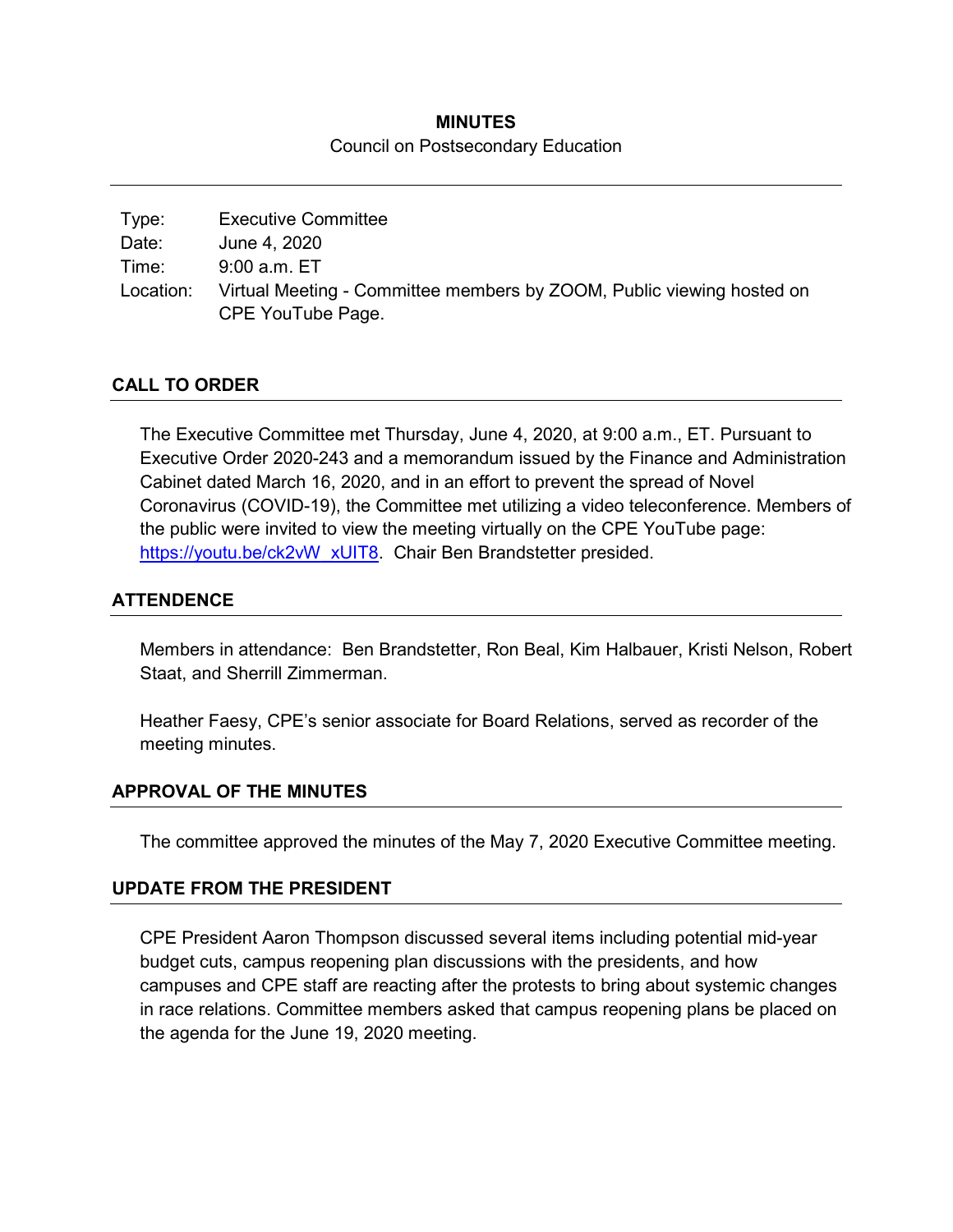### **2020-21 AGENCY OPERATING BUDGET**

Shaun McKiernan, CPE's director of Finance and Budget, presented the agency's proposed revenue and expenditure budget for the upcoming 2020-21 fiscal year. The enacted state budget for 2020-21 (HB 352), along with CPE's 2020-22 biennial budget request, submitted to the state budget office and Legislative Research Commission in November 2019, provided the framework, and budgeted figures for the 2019-20 fiscal year were included for comparison.

House Bill 352 provided for flat funding of most CPE allotments (i.e., subdivisions of appropriations), though it did require the use of agency Restricted Funds to maintain spending levels. In lieu of transferring accumulated agency restricted funds to the state General Fund, the Office of State Budget Director (OSBD), in the Governor's Executive Budget, proposed that \$1,500,000 of CPE's Licensure Funds be used in place of state General Fund to support Agency Operations for 2020-21 only. Likewise, OSBD proposed that \$2,000,000 of Technology Trust Fund program funds be used in place of state General Fund for the Kentucky Virtual Library and Postsecondary Education Network in fiscal year 2020-21 only. In the Executive Budget, state General Fund for these programs increased to their original levels in fiscal year 2021-22.

Other notable changes for fiscal year 2020-21 included an additional \$50,000 for the Southern Regional Education Board (SREB) Doctoral Scholars program, which will provide scholarships and other programming to help underrepresented minority doctoral candidates at the University of Kentucky and University of Louisville succeed and encourage them to pursue careers in academia after graduation.

Funding to assist students pursuing degrees in veterinary medicine and optometry through the Contract Spaces program was moved to the Kentucky Higher Education Assistance Authority in fiscal year 2020-21. Additional funding was provided in the enacted budget to cover increases in that program's costs. Funds for Kentucky's dues to SREB are traditionally paid from this allotment and remain in the CPE budget for 2020-21.

Discussion points included the approval authority to reallocate funds according to the budget provided and the expected increased salary and benefits expenses allocated due to related to increasing retirement rates and employee transfer agreements.

MOTION: Dr. Staat moved the Executive Committee accept the proposed 2020-21 CPE Agency Operating Budget and recommend approval by the full Council at its June 19, 2020 meeting. Ms. Nelson seconded the motion.

VOTE: The motion passed.